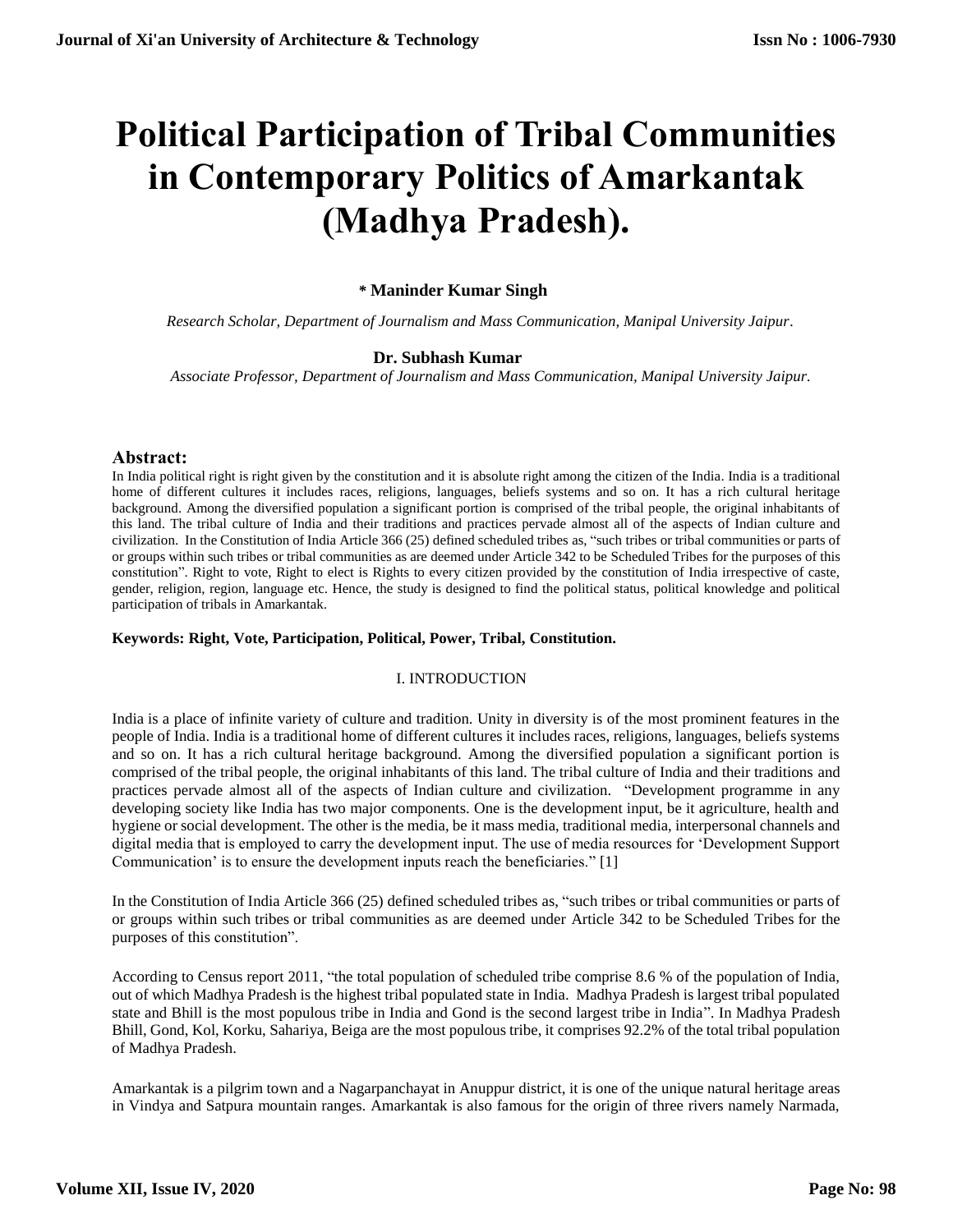Son and Johila. It is a hills station and a holy place of Hindus. The total population of Amarkantak was recorded 8,416 in 2011 census. Out of which tribal population was recorded 3,618 it comprises 43% of the total population of Amarkantak. The Gond, the Beiga, the Bharia, the Bhill, the Mahara.

#### **Political situation of Amarkantak**

Amarkantak is Nagarpanchayat town situated in Pushparajgarh tehsil of Anuppur District. Amarkantak divided into 15 wards where elections are held after every five years. After reviewing the political scenario of Amarkantak and the role of tribal people in local and national politics. The researcher found that there is 43% tribal population but yet they are struggling to fullfil the basic needs and the established elite class are misusing their political rights. Therefore, research was focused on the political participation of tribals in contemporary politics of Amarkantak.

#### **Importance of study**

In the present context, the non-tribals scholars and policy makers are formulating the policies for tribal development therefore, most of the tribal funds are misused and it is not reaching to the actual beneficiaries among the tribals. To keep in mind the present status of tribals in politics and administration. Therefore, through this research the researcher focused on whether tribals are really taking active participation in the contemporary politics?

In India, the Panchayati Raj system was introduced in 1992 through the 73<sup>rd</sup> Constitutional Amendment. The adequate representation got to the tribals to participate in local self-government to formulate policies for their socio-political development.

#### **Research Question**

What is the present status of tribals and how they are participating in the local politics of Amarkantak.

#### **Objective of the Study**

- To know the political status of tribals in Amarkantak.
- To examine the political knowledge of tribals communities of Amarkantak.
- To analyses the political participation of tribals in Amarkantak.

#### **Hypothesis of the study**

There is no significance differences among the tribals of Amarkantak in participating of local politics.

#### II. RESEARCH METHODOLOGY

The study is being conducted among 15 wards of Amarkantak Nagarpanchayat. Keeping the study objectives in view an interview schedule was developed and observations tools used for data collection from the research area. The questionnaire was administered through a Google form. Where ever respondents were not able to use the Google form, the form was filled on their behalf through personal interviews. A random sample from the target audience group was selected for the study in 15 wards of Amarkantak. A total of 30 respondents from 15 wards of Amarkantak Nagarpanchayat were responded to the survey.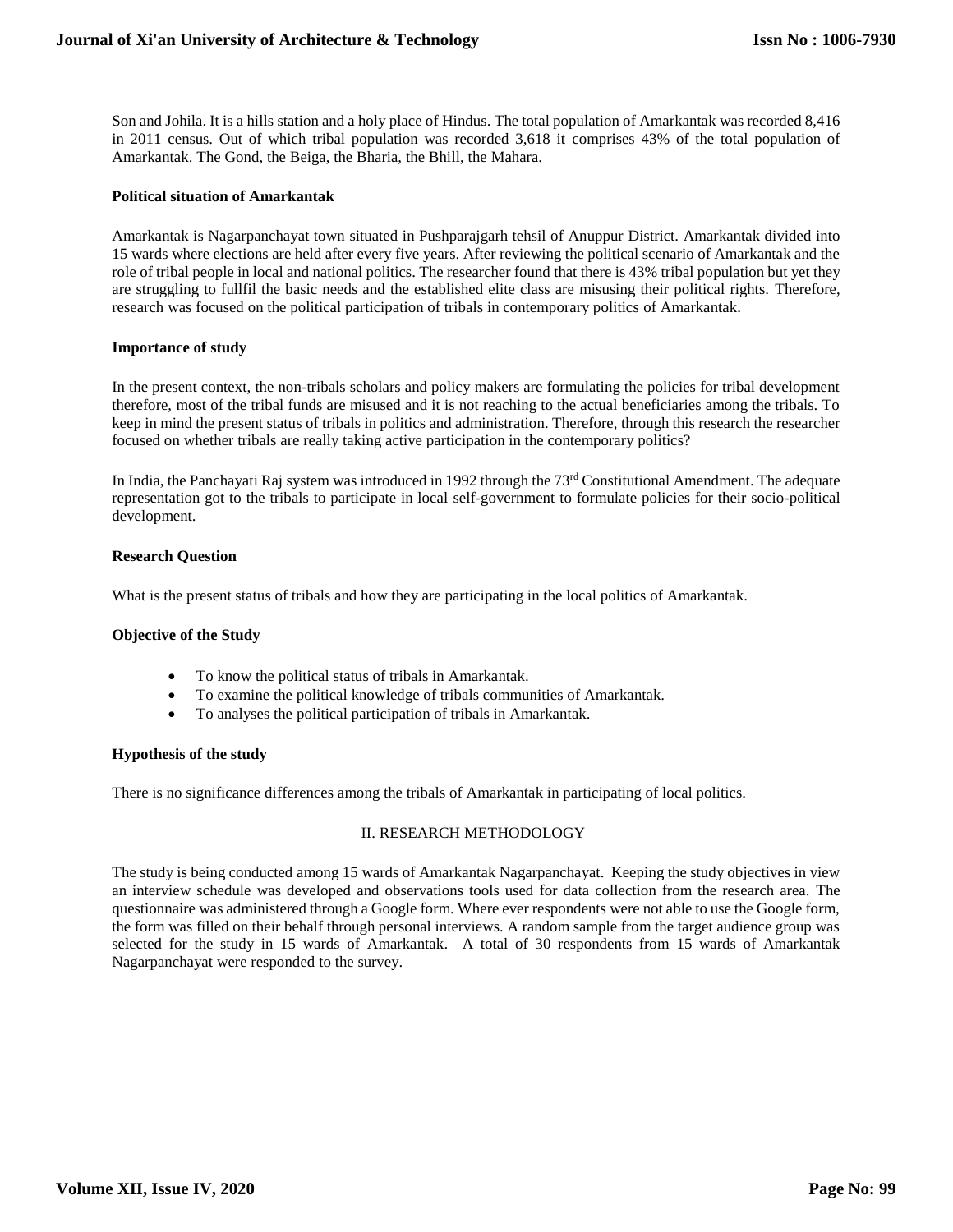# III. ANALYSIS AND INTERPRETATION

The data collected through interviews scheduled and the survey was coded and classified the data in a spreadsheet in the SPSS and analyzed with the help of T-test through SPSS software. Tables present the demography of the respondents.

PERSONAL INFORMATION



The personal data collected through survey maximum respondent are between the age group of 26 to 35 and the lowest respondent was above the age of 55 years.



In the above figure the male (57%) respondents is more than female (43%) respondents.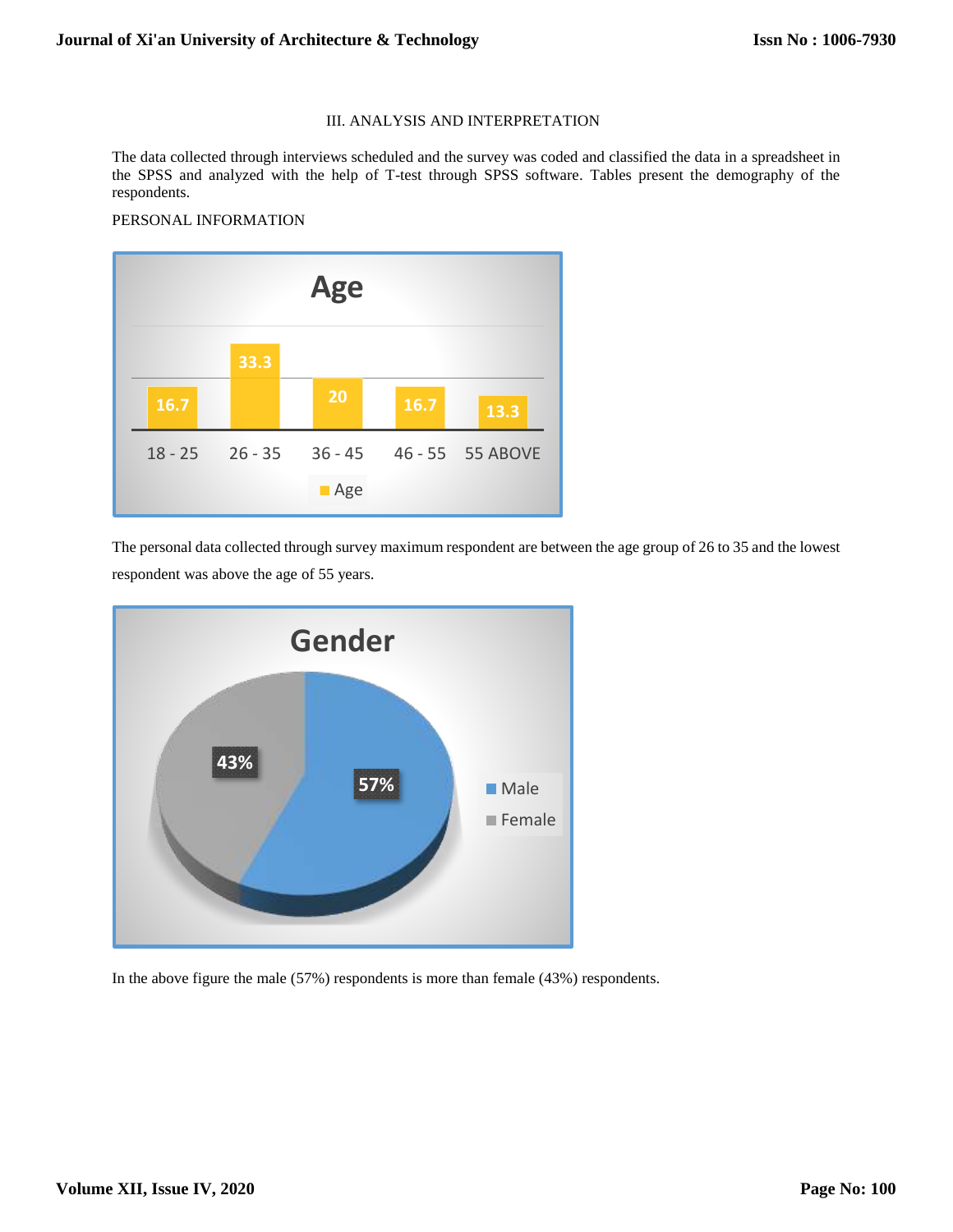

Under the sub caste of scheduled tribes category, the Gond tribe (43.3%) is largest respondent and the Mahara tribe (3.3%) is the lowest respondent.



As per the educational data collected through survey, it is observed that most of our respondent are illiterate tribals (43.3%) and the highest qualification acquired by the tribals are found higher secondary (10%). Others are found in between primary to secondary level.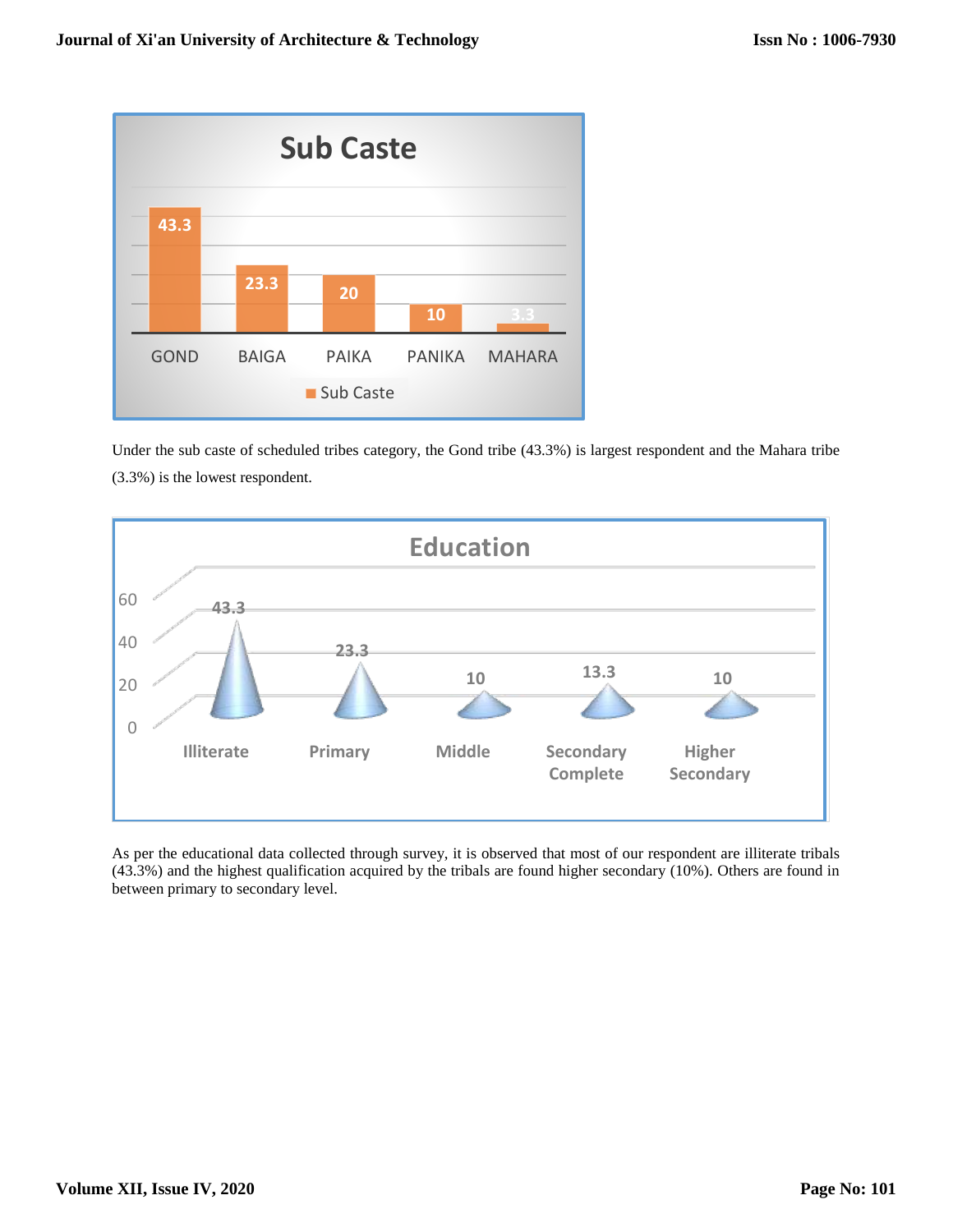

The occupation of the tribals are found majority under labour category (46.7%) and (20%) tribals are engaged in agriculture. In public and private sector (13.3 %) and (6.7%) triblas are engaged respectively. Rest of the tribals respondents are engaged in business (13.3%).



In the above figure highest (30%) annual income of tribes in Amerkantak is between 25 to 50 thousand and the lowest (10%) annual income is above 1 lac. Therefore, we can say that the financial condition of tribes is not so sound.

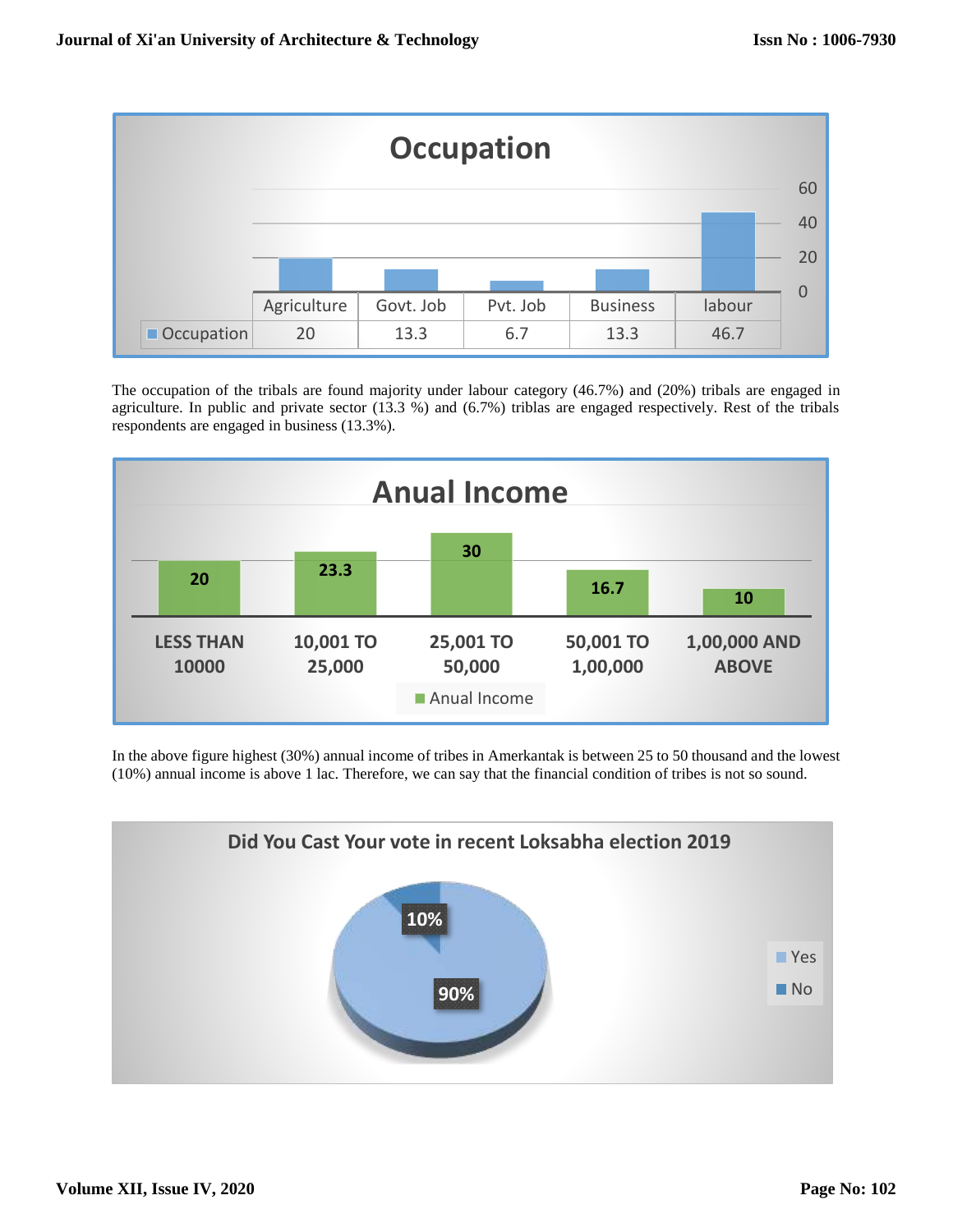

In the above two figure, the trend of the participation of scheduled tribes in parliamentary form of democracy through the elections is recorded 90% in which the ratio male voters is more than 94% and female voters is found 85%.



In the research also found that Paika and Mahara tribes are 100% involved in politics through using of 100% voting rights and the Gond and the Baiga tribes are found 93.3% and 85.7% participating through using their voting rights respectively.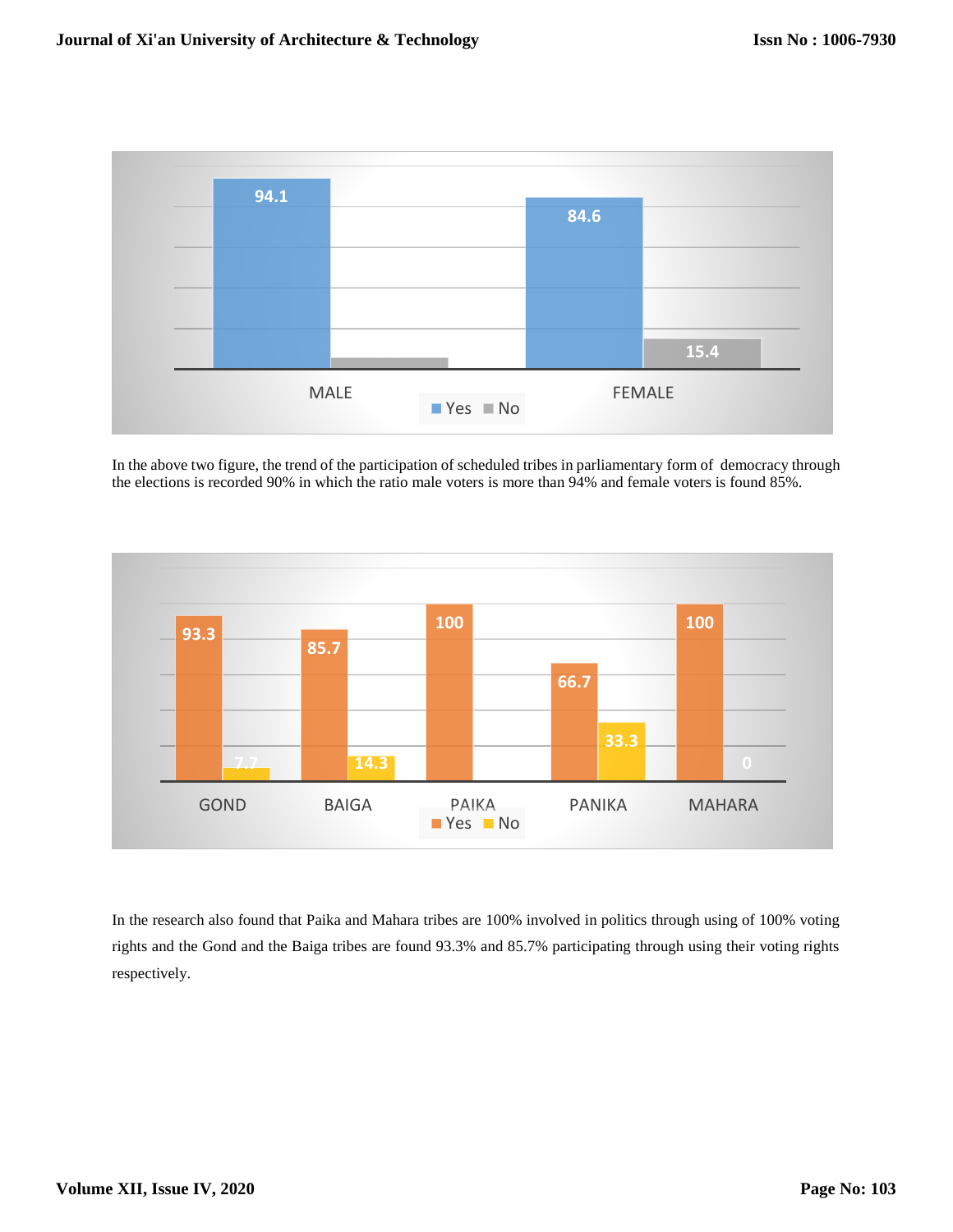

The survey of the research says that 66.7% tribals of Amarakantak are well aware about their votingl rights, 45% tribals are aware about their reservation rights and only 33.3% tribals are aware about how to contest elections.



In the above figure 80% tribes are believed on EVM machine, 6.7% tribes are trusted on ballot paper and 13.3% respondent are preferred in both EVM and ballot paper.



In the above table major problems of tribals of Amarkantak are 86.7% road and transport, 83.3% poverty, 80% development issues 70% electricity, 53.3% cleanness, 3.3% corruption, 36.7% unemployment, 56.7% inflation are others important problems observed in the tribals area of Amarkantak.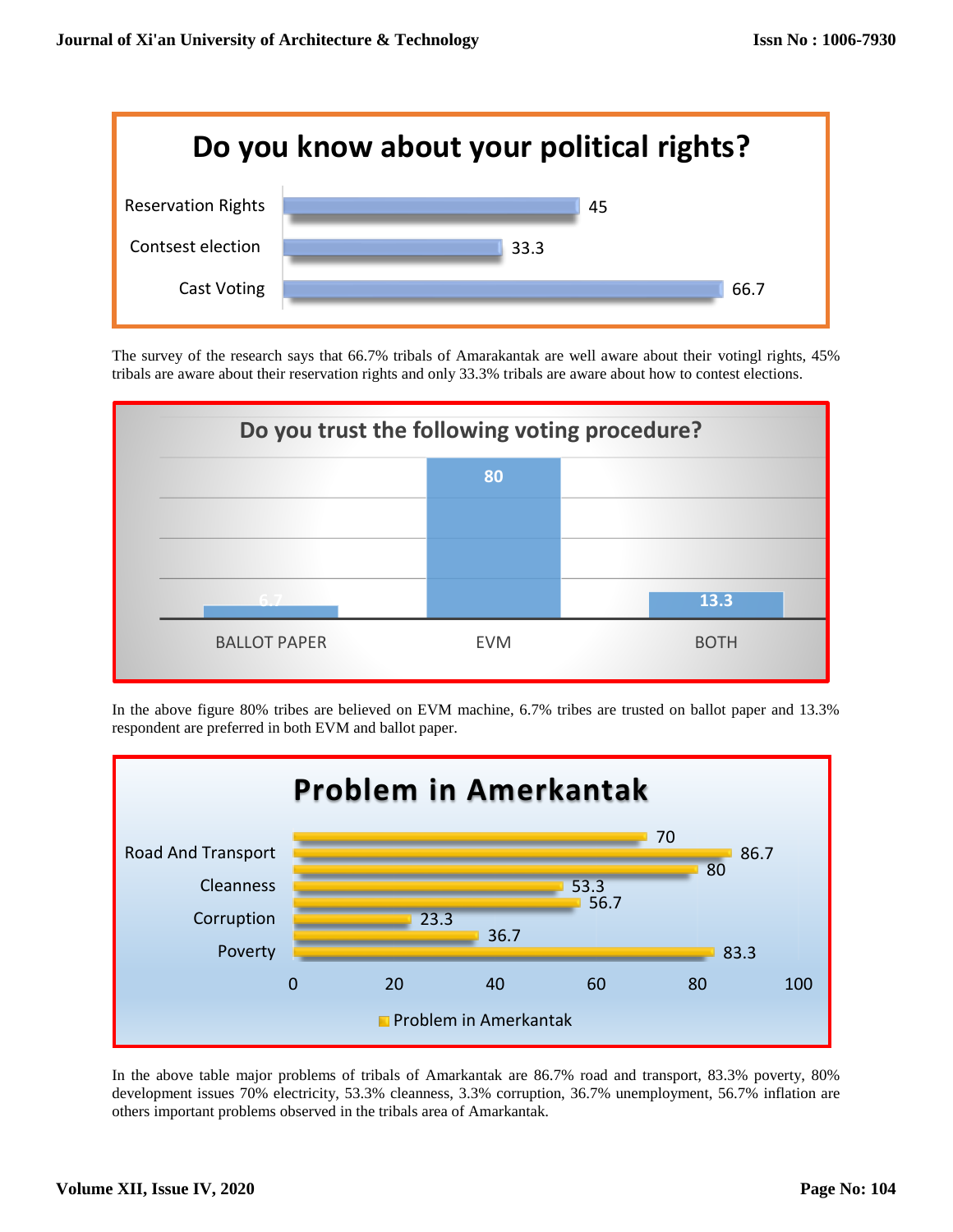## **Jaat Panchayat**



According to the data 67% tribals are participating in their own Jaat Panchayat. Jaat Panchayat is particularly functioning in each of the tribal community to discuss and to resolved the socio-religious issues among their communities.



The Jaat panchayat is dominated by Male tribes (84.1%) while 57.8% Female are not participating in Jaat Panchayat.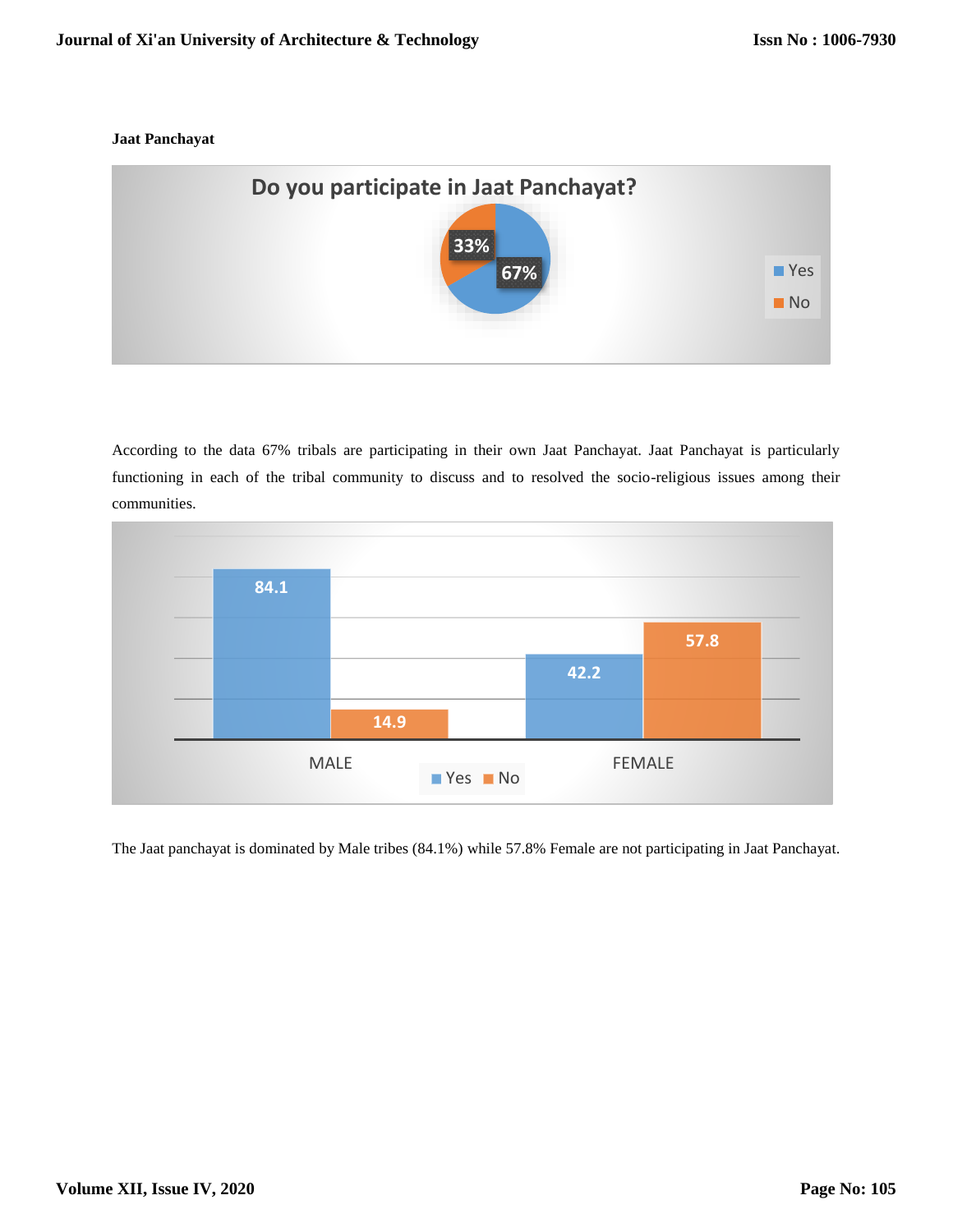

The data shows that the Gond, the Baiga and the Paika tribes are largest participating tribes in Jaat panchayat and dominating tribes. The Panika and the Mahara are less participating in Jaat panchayat in compare to other tribal community of Amarkantak.



The data regarding the direct participation of tribes in politics through the contest of Election shows that 83% tribals are not contesting the elections, but only 17% tribals are taking interest to contest the local elections.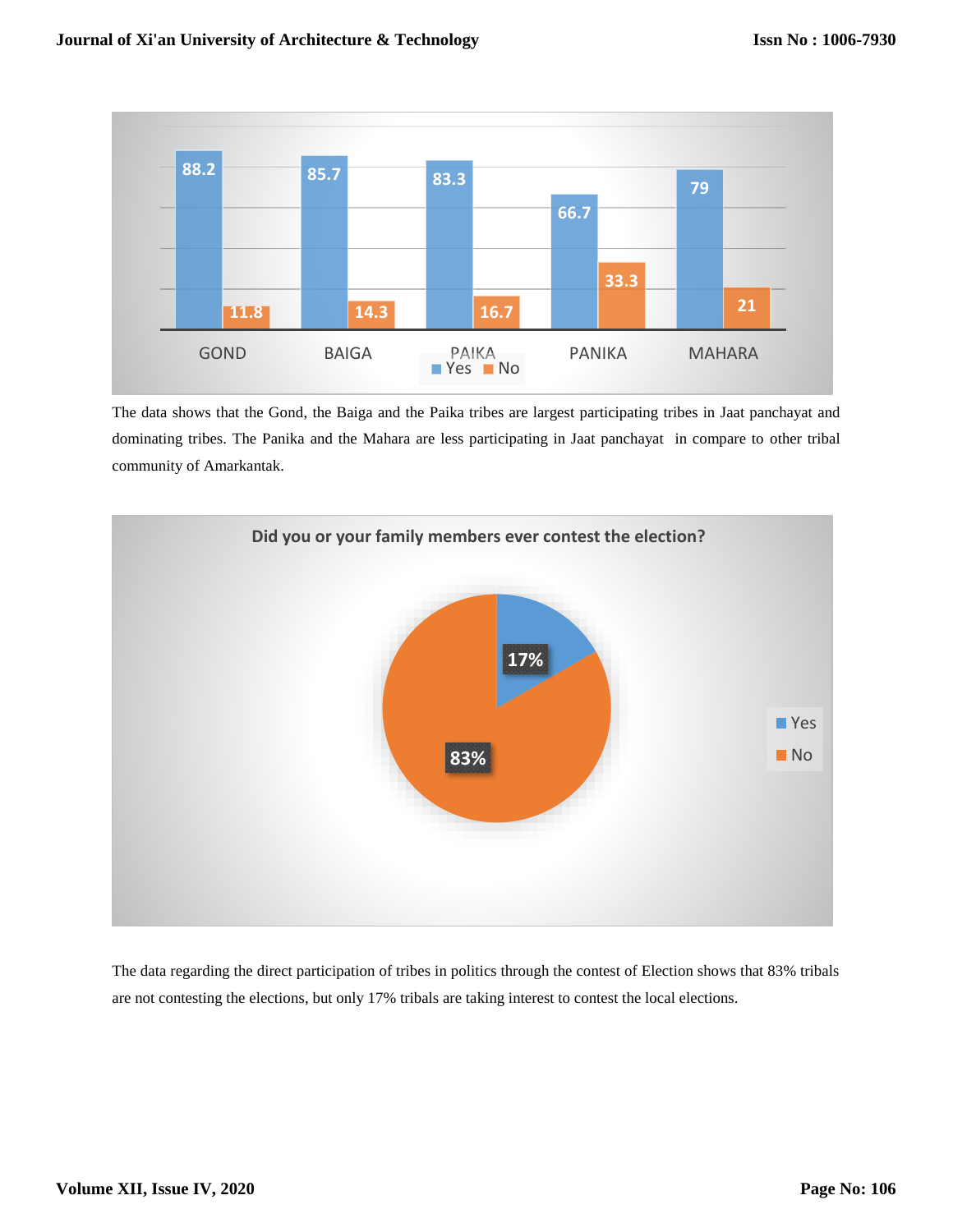

In the above figure labour, agricultural and business people are largely not participating in the election but the people working in Public and Private sectors are participating in the local election



The participation of triblas in politics through a membership of national political party is recorded 90% and 10% tribals are not interested to take membership of any political parties.



Majority of tribal male (88.2%) are very much interested in the politics in association with national party in comprise to the female tribals (46.2%) of Amarkantak.

The researcher found that 60% tribals are attracted towards BJP and 30% tribals are attracted towards Congress and remaining 10% are not interested at all to any political party.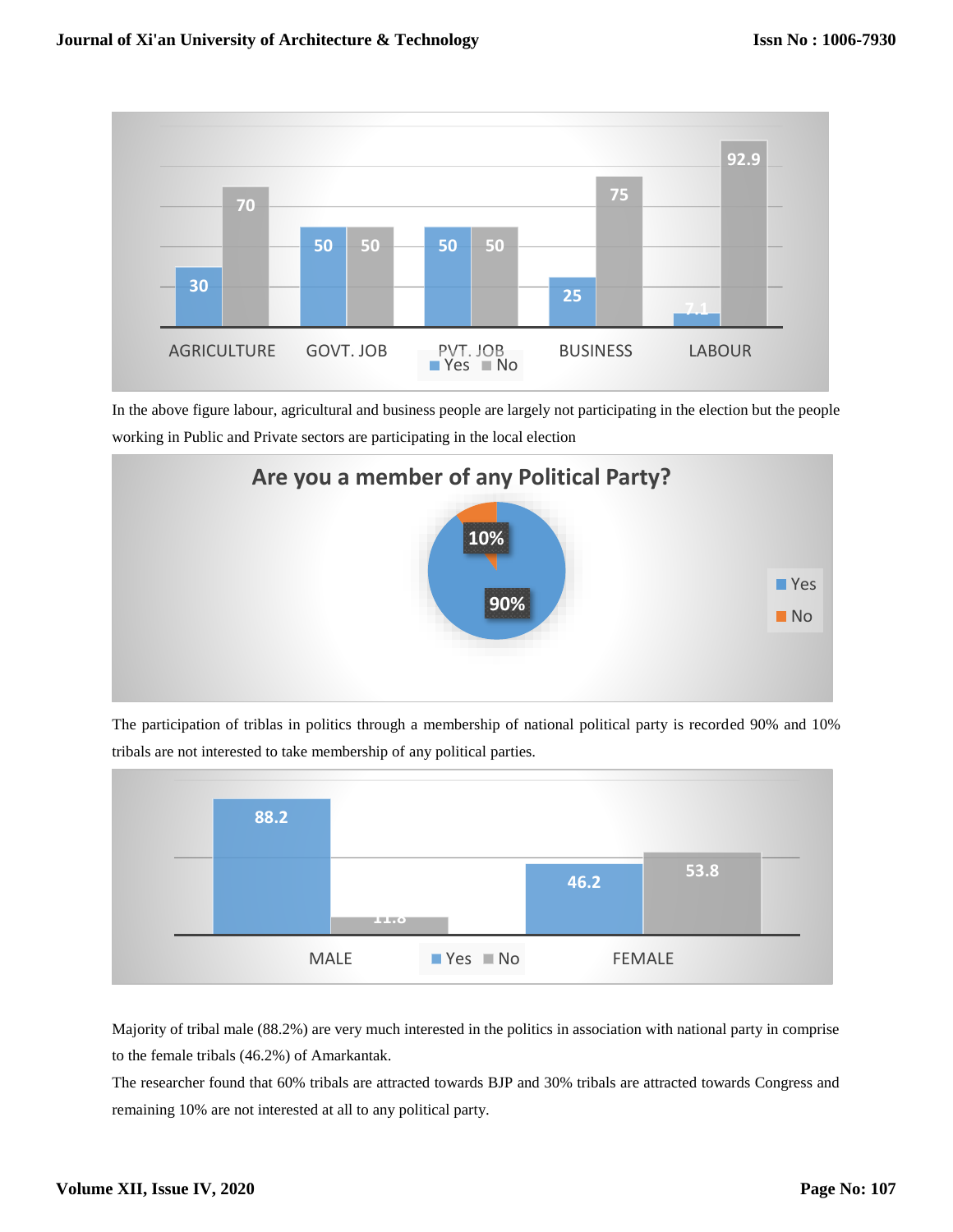# **HYPOTHESIS TESTING**

| One-Sample Statistics                                                      |  |        |                |                 |  |  |  |
|----------------------------------------------------------------------------|--|--------|----------------|-----------------|--|--|--|
|                                                                            |  | Mean   | Std. Deviation | Std. Error Mean |  |  |  |
| Did You Cast Your vote in recent <sup>30</sup><br>Loksabha election 2019   |  | 1.1000 | .30513         | .05571          |  |  |  |
| Did you or your family members ever <sup>30</sup><br>contest the election? |  | 1.8333 | .37905         | .06920          |  |  |  |

| One-Sample Test           |                  |    |                 |                   |                                |       |  |  |  |
|---------------------------|------------------|----|-----------------|-------------------|--------------------------------|-------|--|--|--|
|                           | Test Value $=$ 1 |    |                 |                   |                                |       |  |  |  |
|                           |                  | df | Sig. (2-tailed) | Mean              | 95% Confidence Interval of the |       |  |  |  |
|                           |                  |    |                 | <b>Difference</b> | Difference                     |       |  |  |  |
|                           |                  |    |                 |                   | Lower                          | Upper |  |  |  |
| Did You Cast Your vote in | 1.795            | 29 | .083            | 1.0000            | .0139                          | .2139 |  |  |  |
| recent Loksabha election  |                  |    |                 |                   |                                |       |  |  |  |
| 2019                      |                  |    |                 |                   |                                |       |  |  |  |
| Did you or your family    | 12.0422          | 29 | .000            | .83333            | .6918                          | .9749 |  |  |  |
| members ever contest      |                  |    |                 |                   |                                |       |  |  |  |
| the election?             |                  |    |                 |                   |                                |       |  |  |  |

The result of t- test shows that the significance value of direct participation is 0.000%. Hence this hypothesis is rejected by more than 1% of significant value. Whereas indirect participation is 0.083 therefor hypothesis is accepted by less than 1%. of significant value.

# IV. CONCLUSION

The study reveals that the tribals of Amarkantak are participating in local politics through direct and indirect process of the democracy. The political participation of tribal communities in local politics is helpful to other tribal groups through the direct participations in administrations, policy framing and at implementation level to upliftment of the tribals. The all-round development of tribals are depends on the programme and policies of the government. Therefor in such level the participations of tribal's are necessary. The present research makes an attempted to understand the basic differences of grass root level among the tribal peoples of Amarkantak through direct and indirect engagement in local politics. The tribals among the dominating tribes like Gond and Baigas are taking active part in local politics through direct participation but the ratio of their participation is less than the expectation. However, the other tribal communities' direct participation in local politics is nominal.